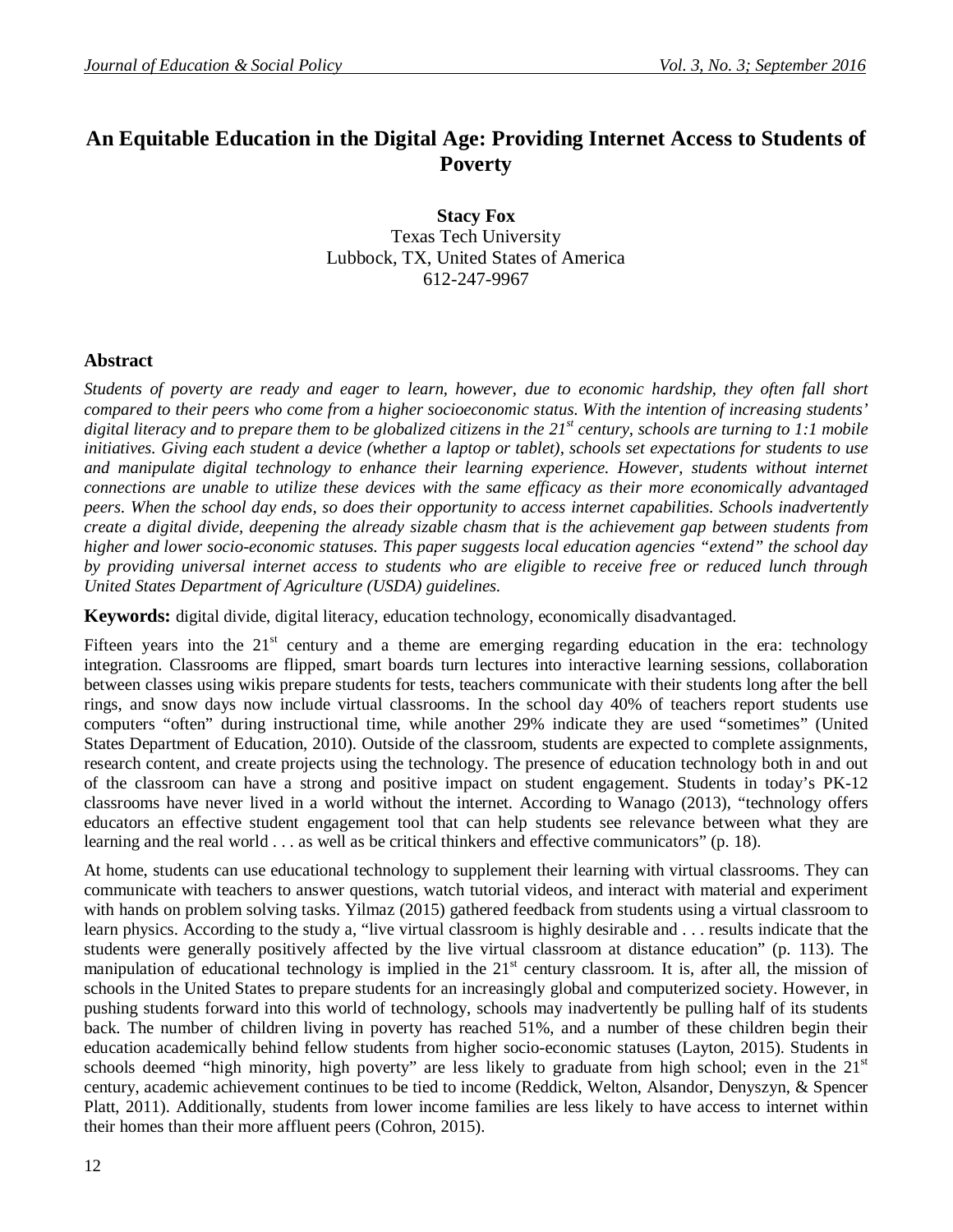There is a positive correlation between academic achievement and ready access to internet (Araque, Maiden, Bravo, Estrada, Evans, Hubchik, Kirby, & Reddy, 2013; Reardon, 2013). When students are unable to access internet technology they do not have the same educational opportunities as their peers who are able to connect with the internet. This disadvantage is further compounded in school districts where students are provided devices such as laptops or tablets with the expectation that students be able to access the internet in order to remain connected. While attempting to provide each student 21<sup>st</sup> century educational technology, schools are unintentionally furthering the achievement gap for students who do not have internet access in their homes. To complete online assignments or communicate with teachers after hour's students must take their devices to a friend's house, fast food restaurants, a library, or another place that allows internet access, leaving students at a greater disadvantage for academic success. This paper will begin with a literature review which outlines three ideas that support the thesis- the digital divide, importance of educational technology, and inequity created by lack of access. The purpose of this research, supported by reviewed literature, is to present an argument for providing free internet access to students who qualify for free and reduced lunch in order to provide an equal opportunity education for all. The discussion of the paper's purpose will entail a description of financial struggles of those who receive free and reduced lunch, a delineation of reasons internet access should be provided to students who otherwise could not afford connection, and provide examples of connection initiatives that have been attempted previously.

#### *1. Literature Review*

In researching the idea of providing free internet access to students receiving free and reduced lunches, three ideas emerged supporting necessity of the argument being made. First, the concept of the digital divide must be discussed and the negative impact this divide can have on people who are unable to fully access technology. Next, the idea that access to educational technology is vitally important to students and inaccessibility of technology can negatively impact their academic achievement. Finally, the idea that a lack of access in home creates an inequity both in a child's education and in post-secondary opportunities as well. An analysis of these topics is pertinent not only in understanding the need to provide internet access to students qualifying for free and reduced lunch, but also in understanding how limited access to internet service is actually creating an inequity their education compared to their peers from a higher socio-economic status.

#### **1.1 Digital Divide**

The first element necessary to understanding the argument of the paper is the concept of the digital divide. A simple definition is the theoretical gap between those who can access digital technologies and those who cannot; it is one way to describe the "haves" and "have nots" in terms of computers and internet access. Though 70% of Americans have a broadband internet connection in their homes, this leaves a significant population of people who do not (Cohron, 2015). Even within that percentage with access, how and to what extent the internet connection is used has created a chasm between digital haves and have nots. Van Deursen and van Dijk (2015) identified various types of internet accesses and how th the digital divides created within the accesses. Each internet access and associated digital divide creates an inequity for students. The accesses can interrelate creating multifaceted digital divides, producing a complex problem for students who are expected to employ educational technology in assignments, projects, assessments, and standards based learning tasks. The most recognizable internet access types identified in van Deursen and van Dijk's (2015) study is the next addressed: material. This is not only the physical access to the internet via the use of a device such as computers, tablets, and smart phones, but also how the internet is accessed using said devices. Material internet access describes the ability to access internet. The digital divide is this category is most easily recognized as cost. If a user cannot afford to pay for internet, they are unable to access it. However, this digital divide also includes speed and reliability. In some geographic areas, a dependable connection is not yet available to residents, creating a digital divide between those who can access *good* internet and those who cannot.

Additionally, material access affects how internet connection is obtained. The capabilities of personal computers are greater than those of mobile devices. Napoli and Obar (2014) compares the technologies and how the difference creates a digital divide, explaining: While both categories of devices provide gateways to the Internet . . . the mechanisms by which a user engages with the Internet are fundamentally different in a number of significant ways—ways that in many cases have a direct bearing on whether the two platforms represent equivalent opportunities for users to take full advantage of the opportunities for social, political, and economic development that the Internet provides (p. 325).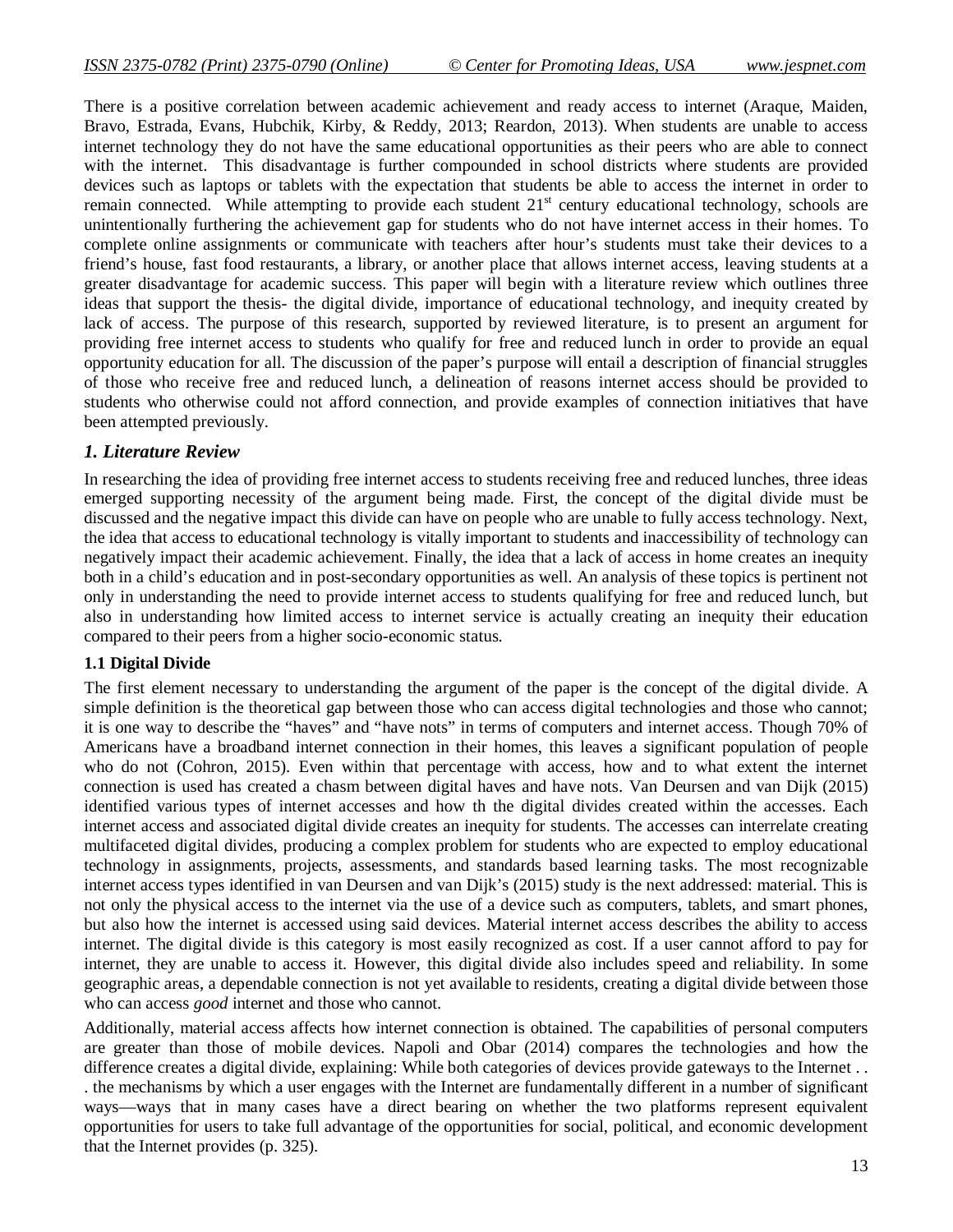Thus, even with the ability to connect using a device and an internet connection, a digital divide may still exist due to an inherent ability to access the same material. Those who are accessing the internet exclusively via mobile devices are more likely to be from a lower socio-economic status (Pearce & Rice, 2013). This this digital divide that strongly affects students attempting to access the internet for their education and deepening an already sizable achievement gap based on income. Van Deursen and van Dijk (2015) also discuss internet skills access and the associated digital divide. This is the ability to use and apply the internet effectively. It is not enough for students to have the capabilities to connect with internet applications, but they must also be able to navigate in order to complete tasks, activities, and assignments. In order to achieve the learning targets, students need skills beyond simple operational abilities. They must be able to be able to manipulate the technology to achieve academic goals. Research conducted by Kontos, Bennett, and Viswanath (2007) further supports the idea that, "as the gap narrows over time and more people use the Internet, a shift in research needs to occur to explore how one might improve Internet use . . . particularly important in the case of novice users who may not have the technical skills, experience, or social connections" (p. 3).

The digital divide in this case is created when students are provided access to materials such as devices and internet, but lack the knowledge of how to use them appropriately. Without appropriate training, teachers may unwittingly exacerbate this digital divide by assuming all students have a similar skills set when some lack of exposure to these complex skills beyond their experiences in the classroom. The various digital divides are neither singular nor linear. They can affect a student at the simultaneously and consequentially, as a result of one another. Even when one digital divide is relieved, a student can still be affected by the others. For instance, a student who has no access to internet connection (material access) is provided a tablet by a school and is expected to create a collage using an app. The student has no previous experience with the device or the app (internet skills access) and does not want to complete the project due to the anxiety associated with inexperience and educational expectations (motivational access). This fictional scenario is a common occurrence for a population of students who do not have internet access at home. The example further illustrates both the damaging effects of the digital divide and the need to remedy the situation by bridging the digital divides with training and internet access.

## **1.2 Impact of Educational Technology**

Technology allows learners to experience content and lessons in an alternative manner that is appealing and offers immediate feedback. It also provide opportunities for students to engage in lessons on the unwritten curriculum, an inexplicit set of skills learned while at school, such as abstract thought or social skills. Research by Gee (2008) and Wong et. al. (2015) further discusses the impact of educational technology in the lives of students. Eminent educational philosopher, John Dewey (1938) understood the importance of effective experience and practice in education, writing, ""Experience and education cannot be directly equated to each other. For some experiences are miseducative" (para. 11). While Dewey valued situational learning, he argued the experiences must be contributed to the growth of the learner. Educational technology similarly has the potential to be used simply for the sake of being used. Educators must use the technology as an opportunity for growth, rather than a method of passing time; when used correctly, the benefits are boundless. Gee, (2008) discussed the value of incorporating a gaming experience into learning. His writing outlines what is necessary of the experience to make it valuable and avoid the trap of what Dewey called "miseducative."According to Gee, instructors who effectively use educational technologies must incorporate four distinct elements in the lesson: 1) They must present a specific goal; 2) They must provide an opportunity for interpreting the experience; and 3) They must provide the student with feedback; and 4) They must allow students to incorporate social interactions into the educational experience.

First, Gee (2008) explained educational technologies must present a specific goal. Students connect the experience with an objective related to learning. For example, a child can easily journey on the virtual Oregon Trail, but if the teacher does not outline the purpose of the simulation as a means of empathy for the hardship experienced by the pioneers, the lesson is lost. Next, Gee discussed interpretation of learning experiences, stating, "Interpreting experience means thinking- in action and after action- about how our goals relate to our reasoning in the situation. It means, as well, extracting lessons learned and anticipating when and where those lessons might be useful" (p. 21).Interpreting requires students to consider the value of the lesson and how the lesson is a growth opportunity. For instance, students collaborating on a google doc must see the value of the social interaction and the writing assignment as a means to increase their written expression skills. Third, Gee (2008) argued the need for feedback from the learning experience. True even in traditional learning formats, students must know if their practice is correct.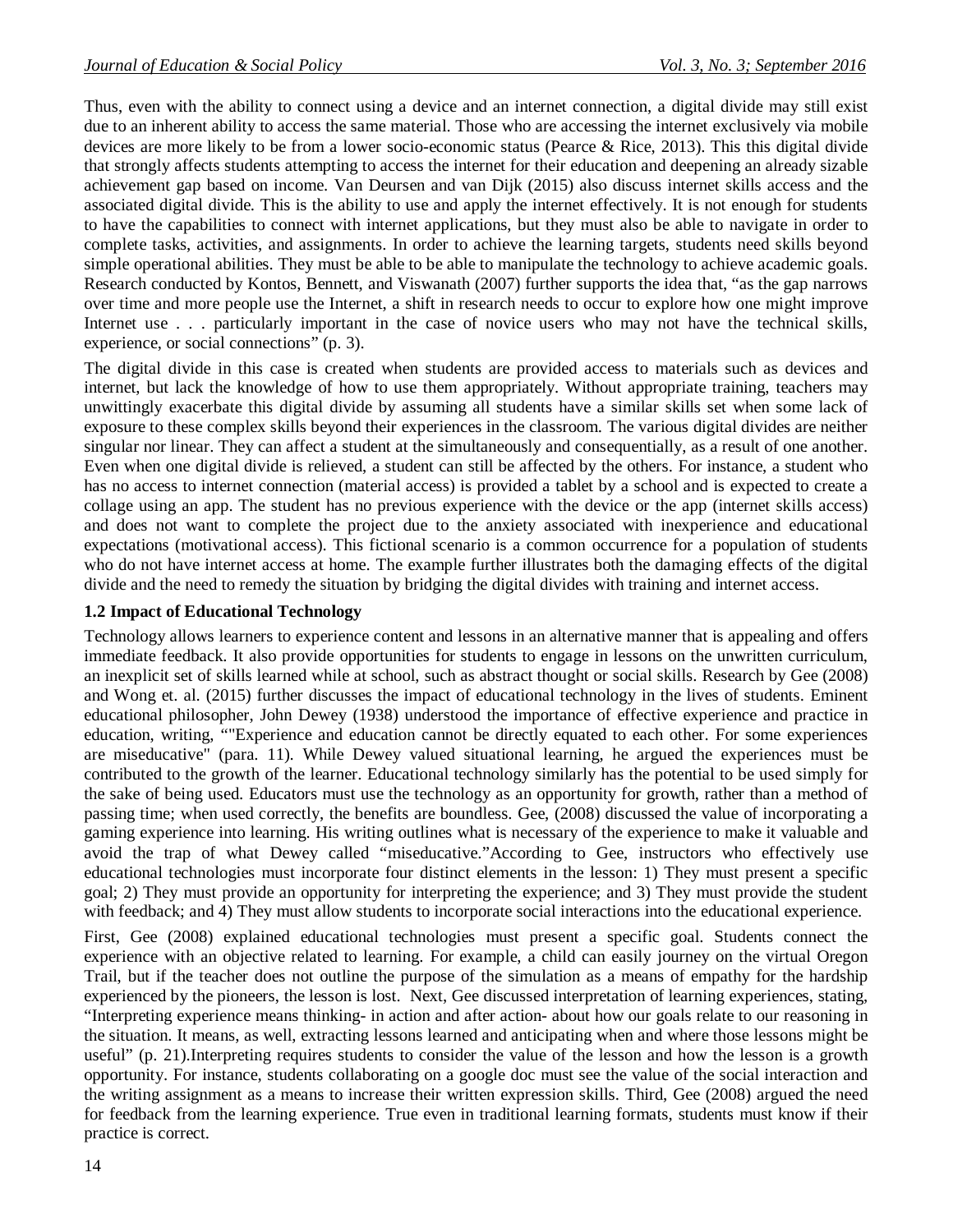Technology based learning offers easy and immediate feedback, allowing students to learn from mistakes and consider how to proceed to avoid the mistake later. Next, he described the need for application of these learning experiences in new but similar situations, and for repeating the process until the lesson is part of the generalized knowledge of the student. Finally, Gee explained the importance of incorporating social interactions into the educational experience. Students must share their knowledge and learn from what others have accomplished. Virtual learning affords students the opportunity to collaborate not only within their school community but also potentially with students on a global scale. When the five stipulations Gee outlined are met, educational technology opportunities offer the true learning experience Dewey discussed nearly a century ago. The requirements for quality game learning set forth by Gee (2008) can be applied to traditional learning, but are enhanced by digital learning opportunities. Students can manipulate and engage in content which was once one sided. According to Hague and Payton (2010), "Digital literacy facilitates processes of interaction and participation and allows students to become active rather than passive in interpersonal contexts . . . . Digital literacy supports this process of young people becoming active meaning makers" (p. 8). Yet, as important as educational technology is in developing opportunities for learning growth in the classroom, it offers more than a chance for students to study what is explicitly written in the curriculum and standards. As Gee (2008) argued, digital learning allows students growth opportunities in social-emotional skills and critical thinking. Digital technology allows abstract ideas to be practiced and mastered. While studying the benefits of video games such as *World of War craft* on learning, Gee stated, "players concentrate on the embodiment of experiences of play, problem solving, and socialization" (p. 29). While playing an enjoyable role playing game, students must learn to interact with other players within the game. They need to use correct maps, weapons, and other tools to complete a mission and solve problems that arise in the process.

Students can apply the skills acquired from this experience to real life situations. A student who increases selfadvocacy after playing *Half-Life* can apply the skill to a classroom setting where they request help from a teacher. Gee (2008) referred to this as modeling and described the benefit that, "modeling allows specific aspects of experience to be interrogated and used for problem solving in ways that lead from concreteness to abstraction" (p. 30). Thus educational technology offers students experiences that augment learning not found in content related textbooks; these experiences are as necessary as the set academic curriculum to post-secondary success and personal growth. To further demonstrate the importance of providing students with opportunities to learn using educational technology, Wong, Ho, Chen, Gu, and Zeng (2015) studied how the digital divide affected children, including a lack of consistent access to internet connection and educational technology. The research found the digital divide between low income and non-low income families is getting smaller. However, after interviewing children from both low income and non-low income homes the authors discovered a disconcerting trend among those without internet access. It was reported that 18.3% of children in low income homes do not have internet connection in their homes versus 4.9% in non-low income homes. Their study brought to light noteworthy issues for students without access to internet in their homes. Wong et. al. (2015) reported:

Low income children without home Internet access showed significantly lower self-esteem scores than children with home Internet access, both in low-income and non low-income groups . . . no significant differences were observed between the latter two groups. Similar patterns were also revealed from the findings with interpersonal relationships. Low-income-children without home Internet access reported significantly lower scores in overall family relationship . . . . Overall peer relationship. (p. 68)

The study demonstrates the negative effects a lack of consistent access can have on the student as an individual. Coupled with Gee's finding, the study by Wong et. al. definitively substantiate the need to provide access to students for both academic and social-emotional growth.

#### **1.3 Access and inequity**

It is well documented that students from economically disadvantaged homes do not perform as well as their more advantaged peers. Students with a higher socioeconomic status have more consistent access to educational opportunities, including internet connection and technology devices. By the time, children begin school in kindergarten; students who have not consistently had access to digital technology already face inequity in their education (Reardon, 2013). However, the inequity is not contained to educational technology. Cohorn (2015) and Goldsborough (2000) point of the effect it has on the democratic process. Richard Civille, of the Center for Civic networking, stated, "Internet access is increasingly necessary to fully participate in the democratic process . . . .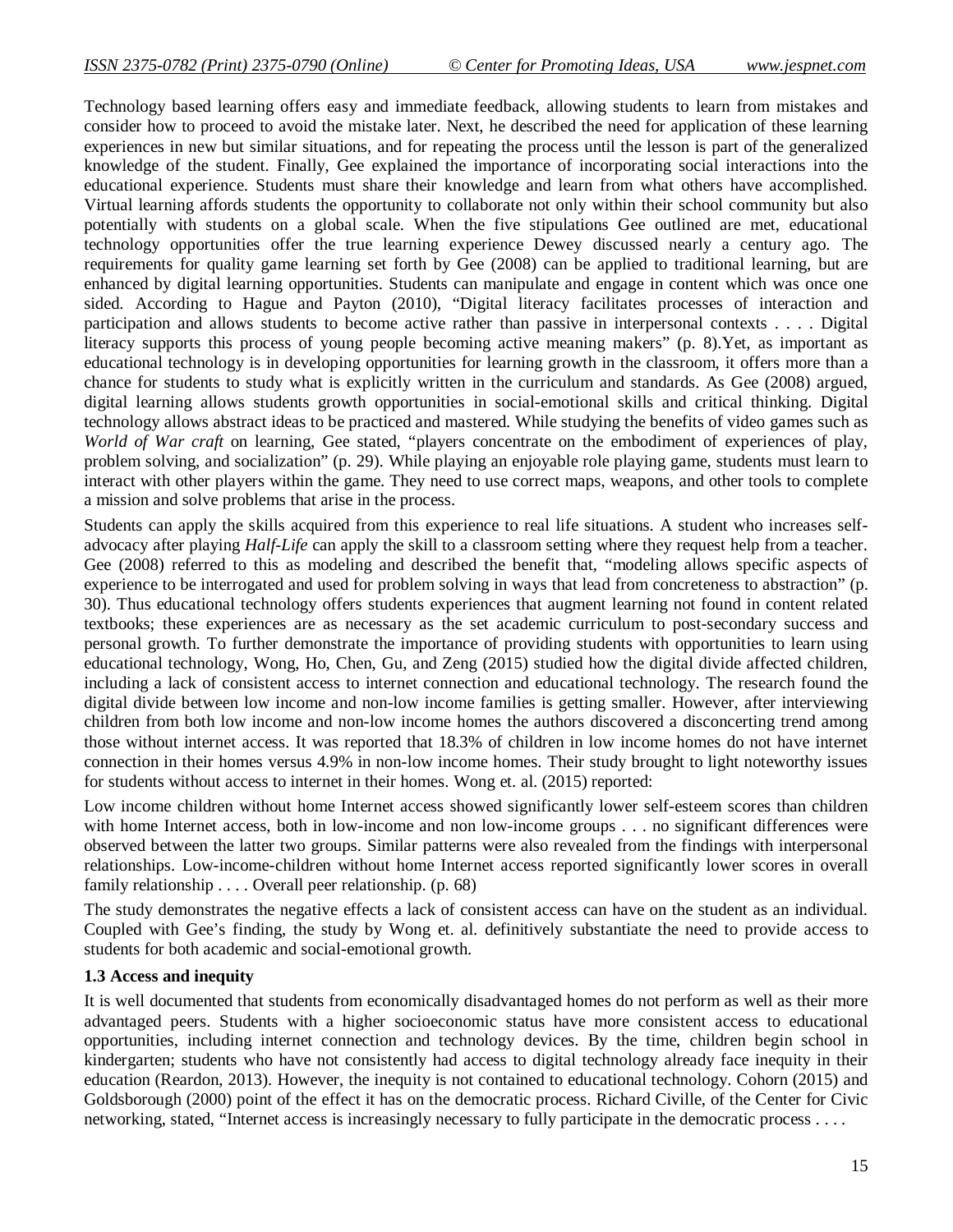Those connected have greater access to information and stronger voices in shaping public opinion and influencing government" (as cited in Goldsborough, 2000, p. 3). Cohorn believed the division of power is seen in the definition of the digital divide, stating that, "some individuals are more privileged in regards to the access and use of technology while others are not" (p. 78). The de-facto disenfranchisement of a group of citizens due to lack of resources is alarming. Without equal access to information, they may be overlooked by policy or initiatives which would assist them economically and in academic achievement.

## *2. Discussion*

The unavailability of access to the internet and related digital technologies presents a serious problem for students who are economically disadvantaged. The digital divides hinders access for students who could benefit from educational technology. It creates an inequity for the students and their families. Students on the wrong side of the digital divide are unprepared to meet the rigorous academic challenges of  $21<sup>st</sup>$  century learning. They cannot fully harness the power that educational technology provides for collaboration, improved critical thinking skills, and practicing content based academic tasks. In an effort to give all students equal access to digital learning; many schools are beginning 1:1 mobile initiatives in which students are given tablets or laptops. Armed with the knowledge that navigating digital technologies is a skill  $21<sup>st</sup>$  century graduates will need, schools are taking the proverbial bull by the horns and giving *all* students devices on which they can use and manipulate digital technology for educational purposes. The devices are opening a world of interactive engagement in learning. Students can connect with classrooms around the world to solve math problems and learn how they are solved differently in other cultures. Students learning a foreign language can connect with native speakers of the language, tutoring one another on the language. Interaction with pen pals becomes instantaneous with an education technology as simple as an email or Google doc. The 1:1 initiative is allowing classrooms to shatter their walls and expand on a global scale.

While well-intentioned, 1:1 initiatives and the implicit expectations of student ability and performance create a problem. The devices work well on school property where internet connection is both available and fast. Nevertheless, when students leave the premises; this is no longer a guarantee. Students without a reliable home internet connection are unable to use the technology to its full potential when the school day is complete. Students are left with over-priced calculators and word processors. Most students without reliable internet connection in their home are from lower socioeconomic status, and do not have access due to the economic hardship created by paying for the connection (Goldsborough, 2000). In order to rectify the inequity, schools must bridge the material access divide and provide internet connection to students qualifying for free and reduced lunches. Recognizing the financial hardship for economically disadvantaged students, Congress passed the National School Lunch Act in 1946. The act established guidelines on income eligibility for students to receive a school lunch for free or at a reduced cost (Gunderson, 2015).In the 2011-2012 school year, 49.6% of all students in the United States qualified for at least a reduced lunch rate ((National Center for Education Statistics, 2013).According to the United States Department of Agriculture, income guidelines are calculated by, "multiplying the year 2015 Federal income poverty guidelines by 1.30 and 1.85, respectively, and by rounding the result upward to the next whole dollar." In the 48 contiguous states, a family of four cannot earn more than \$44,863 to qualify for reduced lunch. This means, two adults working full time cannot earn more than approximately \$10.78 per hour each in order to qualify. This figure is only slightly above the proposed federal minimum wage of \$10.10 per hour. When considering data for education and income purposes, free and reduced lunch percentages are often an indicator of poverty based on the low income thresholds required to receive the assistance.

Most who qualify for free and reduced lunch services live in homes where earners make minimum wage or near minimum wage. Current federal minimum wage is \$7.25 per hour. At this rate, a family with two wage earners working full time would earn a gross pay of \$580 per week (approximately \$31,200 annually). This amount must cover housing (including utilities such as electricity and water services), transportation, insurance costs (both health and auto insurance being mandatory in most states), and food, clothing, and medication costs, among other things. While assistance programs exist, people still struggle financially to provide for themselves and their families. In making economic decisions, feeding the household trumps internet connection. Thus many students are faced with a material access divide. With almost half of all students qualifying for free or reduced lunch, it reasonable to assume that a significant number of these students do not have a reliable internet connection that they can access at home for completing their homework assignments. They are left with some options.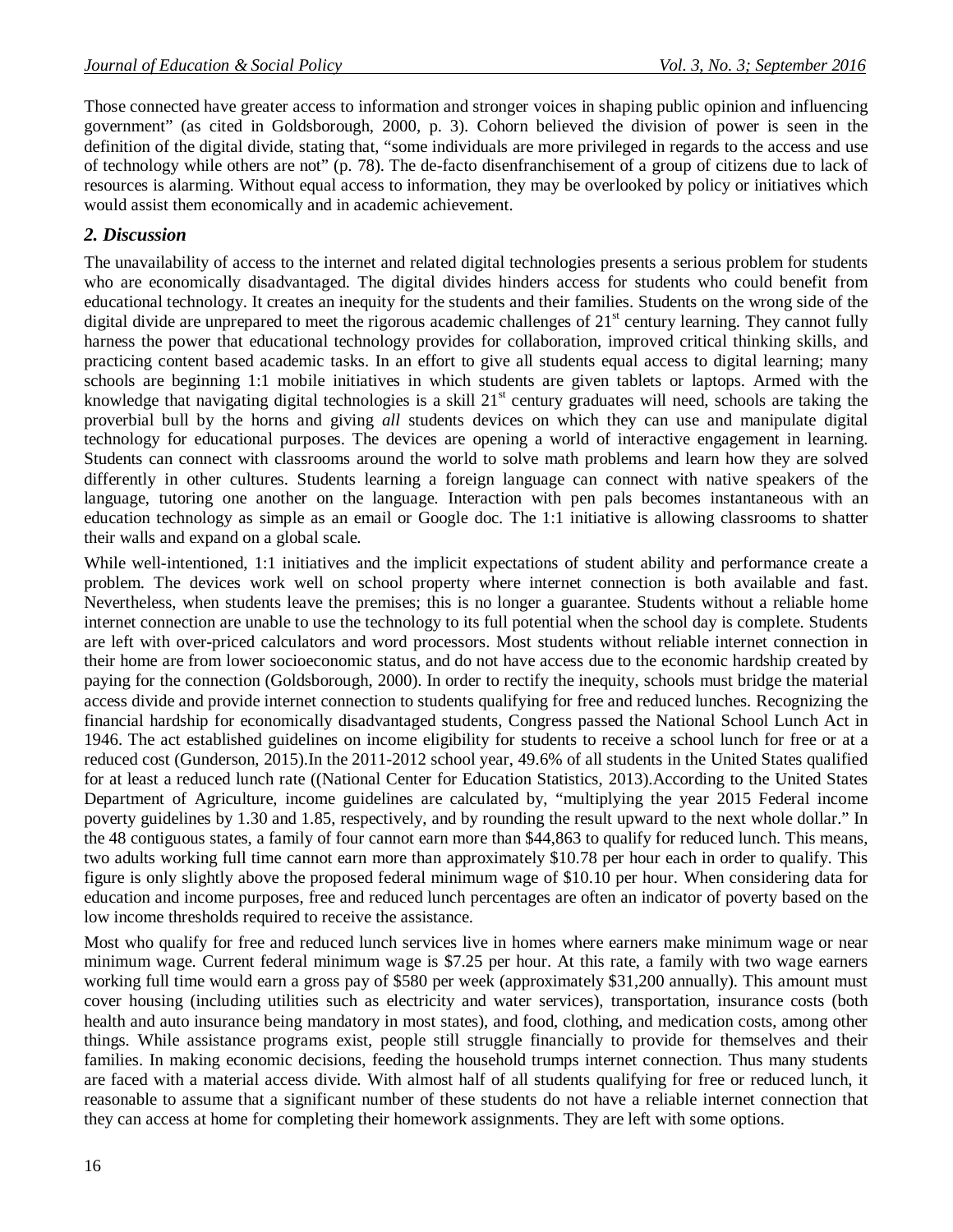Many towns have libraries or community centers available with internet connected computers and Wi-Fi internet available to patrons. The environment is usually quiet and frequently has support on site to assist with technical or even academic needs. Additionally, several restaurants and coffee shops provide Wi-Fi internet access to customers. It is an increasingly common phenomenon to go to the local McDonald's to finish assignments on school loaned electron devices. However, this option is not an effective solution. Students who do not live within a reasonable walking distance from a restaurant or library must find transportation. Students with parents who work late or do not have a reliable vehicle may not be able to find the ride to access an internet connection. This situation creates a stressor that their peers with a home internet connection do not face. These students who must leave their homes to access an internet connection needed to complete necessary course work are receiving an inequitable education. Providing internet access to economically disadvantaged students is not a novel idea. There are examples of schools pushing initiatives to bridge the material access divide for the last decade. Realizing the need to provide all students with access to educational technology, the Chapel Hill-Carrboro City Schools in North Carolina began a loaner program in 2003 in which students could borrow "thin clients," a device with no hard drive, but instead with an internet connection to which students could dial in and access educational materials (Vail, 2003).

Though this type of solution is outdated, it demonstrates the steps some schools have taken to provide their students the access they needed to accomplish academic tasks. Two years later, the state of Maine's former governor, Angus King, raised more than \$800,000 with the nonprofit Maine Learning Technology Foundation to fund dial up internet access for middle school students who qualified for free or reduced lunch (Barack, 2005). In 2014, economically disadvantaged students in Fayette County Georgia were provided free wireless access in their homes using service provider off-campus wireless broadband, Kajeet. According to the district's Title I coordinator, Clarice Howard, "The pen and paper days are gone in school . . . with the need to extend the learning day, it's our responsibility to level the playing field . . .by providing equipment for connectivity" (as cited in Meyer, 2014, p. 5). The administrators at the Fayette County district understood the importance of educational technology and connecting *all* students to virtual learning spaces. The access provided to these students offered an equal access to education and educational materials. Students were able to complete assignments in their home without finding transportation to local community centers. Moreover, they had ample time while at home to practice interacting with the digital technology. Thus, providing internet access to students in their homes promises to bridge the gap not only to the material access divide, but to the internet skills access divide as well. A decade ago when Maine provided internet to economically disadvantaged students, the cost for dial up connection was approximately \$8.33 per household per month. Dial up access, a more affordable alternative to broadband connection is no longer an acceptable connection. It does not allow students the capability to accomplish the educational tasks required of current learners. Most digital devices provided by schools require a wireless connection, which a dial up connection cannot support efficiently. The devices will run sluggishly and continue to puts students who are eligible for the provided internet access at a disadvantage. To ensure equity, districts must provide a wireless internet connection capable of supporting wireless devices at a speed which allows for quick use and manipulation.

One way local education agencies could reduce the cost of providing a free internet connection to students is to set up publically accessible wireless local area networks (LAN) in the community, commonly known as hotspots. These wireless LANs are frequently used in businesses and schools. To ensure that the network in not bogged down by non-student users, the network could require a password for access. Several hotspots could be placed throughout the community and in surrounding rural areas to ensure access for all students within the district who meet income eligibility. Some school districts have already used the idea, placing hotspots on buses (McCrea, 2015). In 2015, Coachella Valley Unified School District in California placed mobile Wi-Fi transmitters powered by solar panels on three buses; students who ride the buses are able to use the internet connection to work on assignments as they ride the bus to and from school (McCrea, 2015). Once their routes are finished, the buses park near neighborhood and Indian reservations where internet access is limited to provide 24 hour connection to students who live within a 100 yard radius of the vehicles (McCrea, 2015). This is not a suitable solution in communities in which students live in rural areas, separated by miles, not yards. However, it is an alternative to neighborhoods with a high population of students who are economically disadvantaged. Schools who do not provide internet access to students receiving special education service may find themselves in some legal trouble. The Individuals with Disabilities Education Act (IDEA), the federal special education law, mandates all students have the right to a free, appropriate education (FAPE).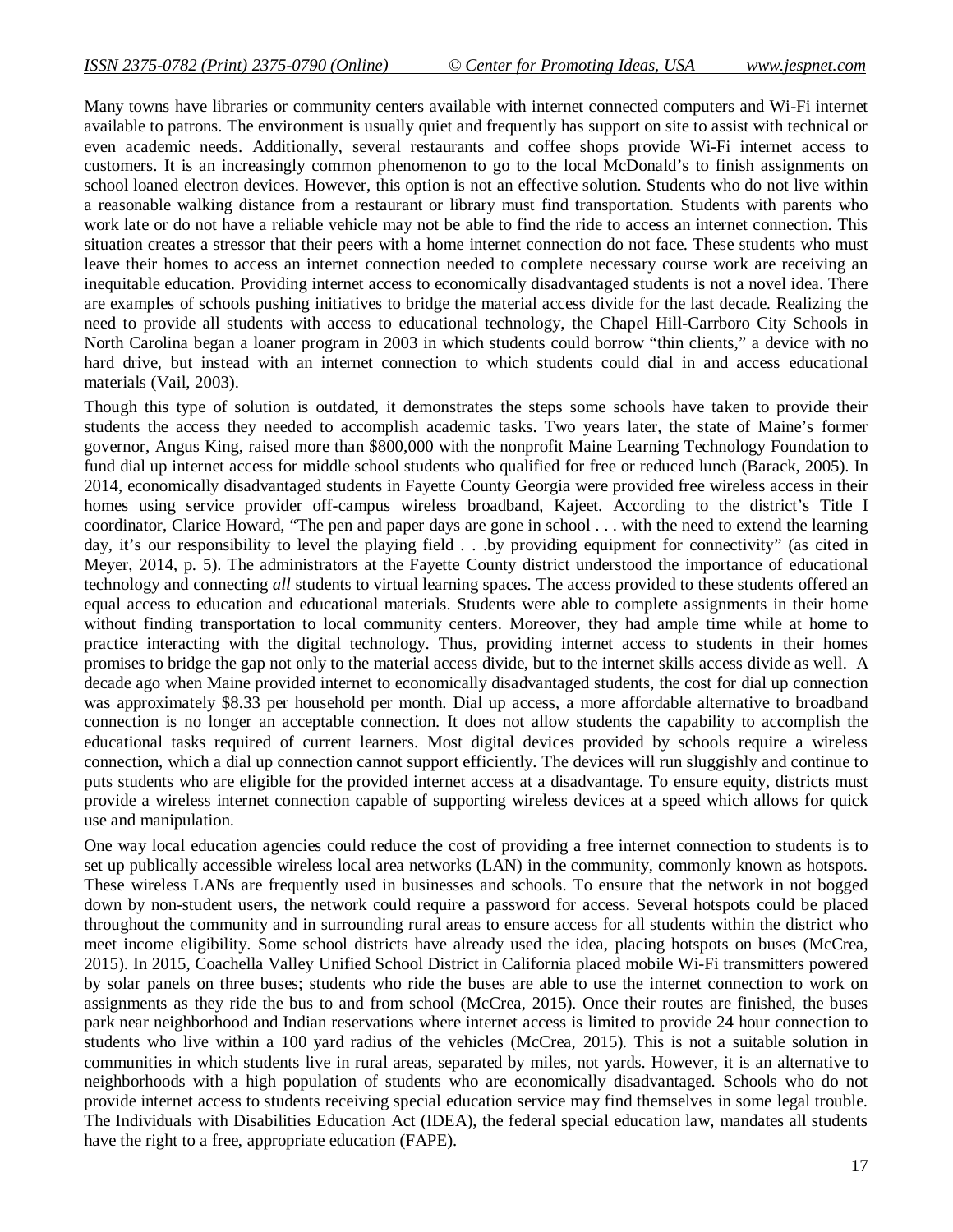In order access their education, some students served under IDEA require assistive technology. Assistive technology is, according to IDEA (2004), "any item, piece of equipment, or product system . . . that is used to increase, maintain, or improve functional capabilities of a child with a disability." Assistive technology is a necessary component to the education of a large number of students with disabilities, and has proven effective in preventing regression of learned skills, improved academic function, and provided opportunities to develop postsecondary transition skills. Tablets have applications which allow non-verbal students to communicate more effectively than previously used interventions such as story boards. If a student has a disability that requires assistive technology to access general education curriculum and that technology requires internet access, then the student is legally entitled to receive those services. If a child is unable to complete an assignment because they cannot access an internet- based assistive technology, the student's family could legitimately argue the school would be in violation of that student's right to FAPE as outlined in IDEA. For example, students with a disability which affects typing skills or written expression may have the use of a dictation application in their Individualized Education Program (IEP). However, without an internet connection, some dictation applications do not work which could potentially prevent a student who required use of the application due to their disability from completing the written work, thus creating an obstruction to their accessing the general education curriculum.

Even if schools make use of wireless access points to provide mass internet access, it must be conceded that providing home internet access to students who qualify for free or reduced lunch will not be a low-priced endeavor. Local education agencies will have to increase operating budgets in order to support the educational needs of all their students. Local education agencies willing to invest the amount of money necessary to eliminate the material access digital divide deserve a solid return on their investment. Natriello's (2001) research supported this sentiment, stating, "A misallocation of resources . . . . Can have an immediate impact on the educational opportunities for students . . . . A truckload of computers delivered to a district without the resources to . . . .

Prepare teachers to use them can weaken the overall school program" (p. 262). Therefore, it is not only the district's obligation to provide the internet connection to students; it is the responsibility of educators to provide educational experiences that allow for both academic and social-emotional growth. Teachers need training to use the devices efficiently and effectively. Teachers must find applications that allow connection to the content and provide opportunities for students to apply their learning to other areas. If local education agencies provide educational technology and internet connection to economically disadvantaged student then the devices not become simply a tool to occupy students after the end of a lesson. Teachers must be trained to reflect on their use of educational technology by following the five conditions of well-designed gaming delineated by Gee (2008). Though his intent was to set up expectations for the use of gaming in the classroom, the conditions apply to the use of all educational technology. Students using wikis to collaborate with other classrooms should know the learning target, interpret the experience and explain the use of the lesson, obtain feedback from others collaborating on the project, apply the experiences later, and, finally, be able to teach the skills to others later. Gee's conditions outlined best practices for educators incorporating educational technology into their classroom. If teachers are able to provide learning experiences using educational technology that is reflective and allows ample opportunity for educative growth, the money district spend on providing home internet connection to economically disadvantaged students would be money well spent.

## *3. Conclusion*

Until every student in the United States has access to internet technology, there is an inequity in education. Educational technology has the immense power to renovate education. Hague and Payton (2010) explained the transformative influence digital technology can have in the life of a student:

Developing digital literacy is important then because it supports young people to be confident and competent in their use of technology in a way that will enable them to develop their subject knowledge by encouraging their curiosity, supporting their creativity, giving them a critical framing for their emerging understandings and allowing them to make discerning use of the increasing number of digital resources available to them (p. 10). While all students should have internet access, students who are provided digital devices and expected to interact with internet technology in order to complete assignments must be delivered the access if their families cannot afford to provide it. The argument of the paper does have limitations and questions that should be considered in undertaking the monumental and expensive task of providing home internet access to economically disadvantaged students. With already large operating costs and limited funding opportunities, schools face strains on their budgets. Class sizes are as high as 40 or 50 in some school districts.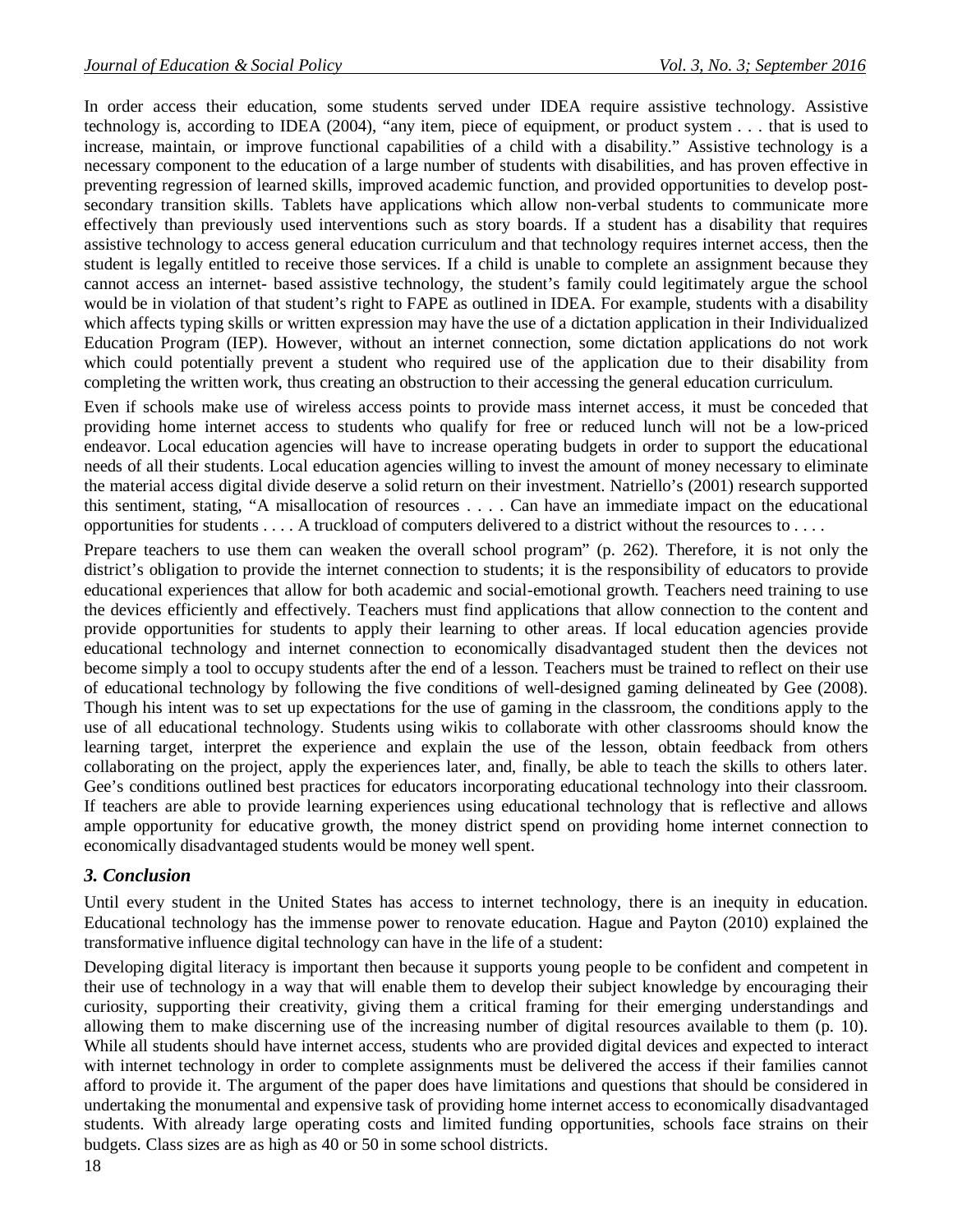This article provides potential solutions to bridge the material access guide, but does not explain the cost per year to the school district. Schools may have to slash an already limited budget without involvement from outside agencies. Maine's initiative discussed in the paper was funded in part by the Maine Learning Technology Foundation. Further study is recommended in funding sources to assist schools in granting internet connections to its pupils.

The argument of the paper also requires consideration of the structural needs of providing internet connections. Some homes may not have the infrastructural components necessary. Older homes may not have wiring needed. Some older homes may have only within the last 50 years brought plumbing indoors. Finally, further study is needed on the burden of internet connection on homes in which families struggle financially. With increased electricity use for devices or routers, what could this to for households already struggling to pay utility bills. Would this create another barrier to digital access if students are limited in the amount of time they can spend using devices? There is no doubt that fluency in the use of digital technology is a pervasive theme in today's world. A lack of access can create barriers for students trying to escape poverty. Though education promises increased financial security, students who cannot access the internet cannot apply for college, register for college entrance exams such as the ACT or SAT, or apply for financial aid. Further, digital literacy is an employment skills students will need to learn to be part of the 21<sup>st</sup> century workforce. With the ability to practice while still in a K-12 setting, educational technology is necessary asset for personal growth and development. The best thing a school can do for its students is to give them as much practice as possible.

## *4. References*

- Araque, J.C., Maiden, R.P., Bravo, N., Estrada, I., Evans, R., Hubchik, K., Kirby, K., & Reddy, M. (2013). Computer usage and access in low-income urban communities. *Computers in Human Behavior 29,* 1393- 1401.
- Barack, L. (2005). Maine's connection across the digital divide. *School Library Journal, 51*(10), 28.
- Cohron, M. (2015). The continuing digital divide in the United States. *The Serials Librarian, 69*(1), 77-86. doi:10.1080/0361526X.2015.1036195.
- Dewey, J. (1938). *Experience and education.* Retrieved from http://playpen.meraka.csir.co.za/~acdc/education/Dr\_Anvind\_Gupa/Learners\_Library\_7\_March\_2007/Re sources/books/readings/17.pdf.
- Gee, J.P. (2008). Learning and games. In K. Salen (Ed.), *The ecology of games: Connecting youth, games, and learning* (pp. 21-40). Cambridge: The MIT Press.
- Goldsborogh, R. (2000). Bridging the digital divide. *Reading Today, 18*(3), 13.
- Gunderson, G. (2015). *National school lunch act*. Retrieved from http://www.fns.usda.gov/nslp/history\_5.
- Hague, C. & Payton, S. (2010). *Digital literacy across the curriculum.* Bristol, U.K.: Future lab. Retrieved from http://www2.futurelab.org.uk/resources/documents/handbooks/digital\_literacy.pdf.IndividualswithDisabil ities Education Act, 20 U.S.C. § 1400 (2004).
- Kontos, E. Z., Bennett, G. G., & Viswanath, K. (2007). Barriers and facilitators to home computer and internet use among urban novice computer users of low socioeconomic position. *Journal of Medical Internet Research*, (*9)*4. doi:10.2196/jmir.9.4.e31
- Layton, L. (2015, January 16). Majority of U.S. public school students are in poverty. *The Washington Post*. Retrieved from https://www.washingtonpost.com/local/education/majority-of-us-public-school-studentsare-in-poverty/2015/01/15/df7171d0-9ce9-11e4-a7ee-526210d665b4\_story.html.
- McCrea, B. (2015, April). Wi-fi on wheels puts two districts on the fast track to 24/7 access. *THE Journal.* Retrieved from https://thejournal.com/articles/2015/04/30/wifi-on-wheels.aspx.
- Meyer, L. (2014, November). Disadvantaged students in Georgia district get home internet service. *THE Journal.* Retrieved from https://thejournal.com/articles/2014/11/05/
- disadvantaged-students-in-georgia-district-get-home-internet-service.aspx.
- Napoli, P.M. & Obar, J.A. (2014). The emerging mobile internet underclass: A critique of mobile internet access. *The Information Society, 30*, 323-334. doi: 10.1080/01972243.2014.944726.
- Natriello, G. (2001). Bridging the second digital divide: What can sociologists of education contribute? *Sociology of Education 74*, 260-265.